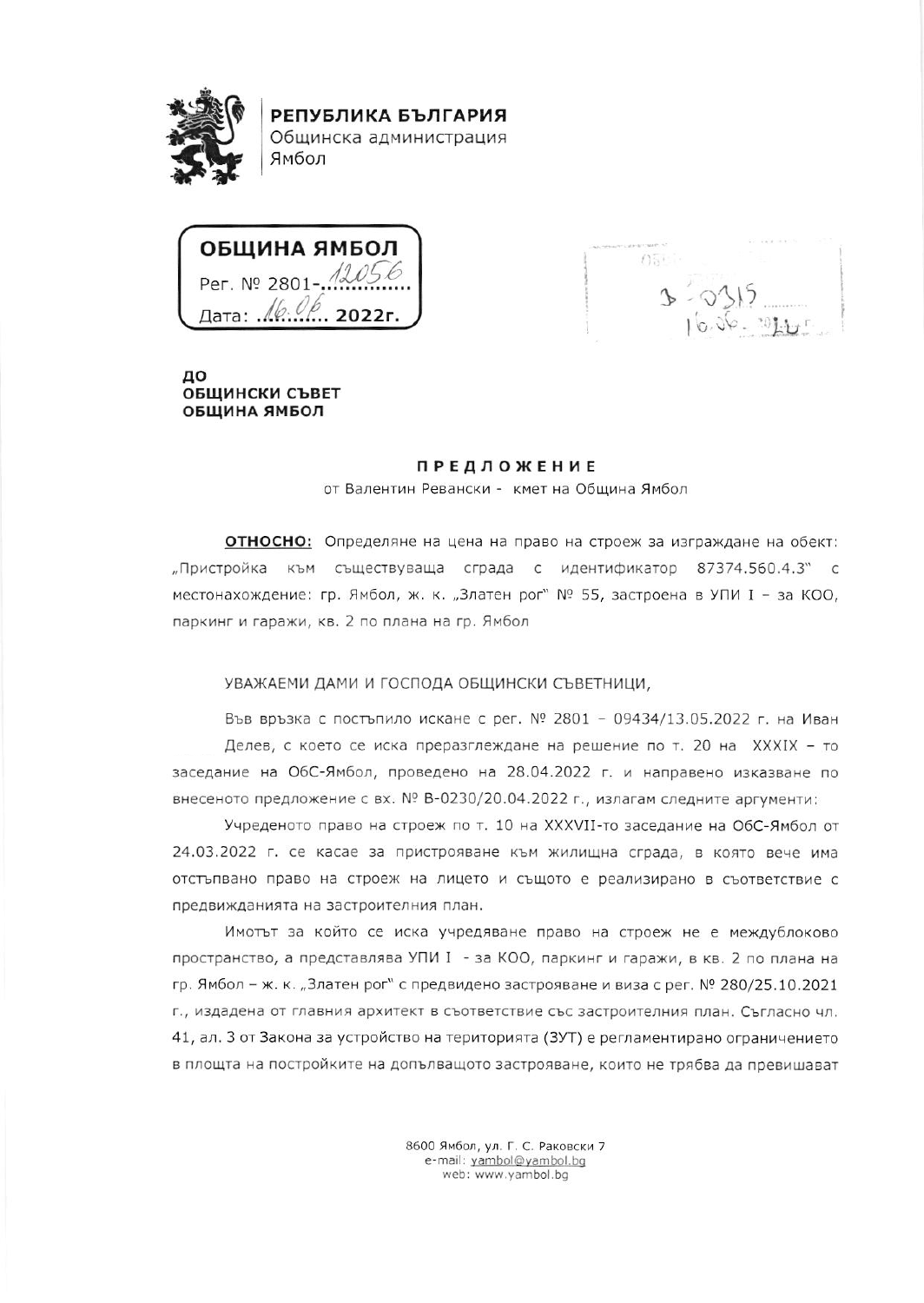зададените с подробния устройствен план устройствени показатели за съответния урегулиран поземлен имот и в конкретния случай същото е неприложимо.

По отношение на предложената пазарна оценка за вещното право, същата е изготвена от независим оценител. В случай, че ОбС-Ямбол не е съгласен с нея, то той разполага с правомощията да одобри друга цена.

В допълнение Ви излагам обстоятелствата по предходното предложение, а именно:

В община Ямбол е постъпило искане с вх. № 2801-04919/10.03.2022 г. от Иван

Делев с местоживеене: гр. Ямбол, ж. к. "Златен рог", бл. 2, ет. 5, ап. 27, за учредяване право на строеж за изграждане на обект "Пристройка към съществуваща сграда с идентификатор 87374.560.4.3", със застроена площ 71.25 кв. м., находяща се в имот с идентификатор 87374.560.4 по КК, с адрес: ж. к. "Златен рог" № 55, застроена в УПИ I - за КОО, паркинг и гаражи, кв. 2 по плана на гр. Ямбол, по съгласуван от гл. архитект проект.

Съгласно Нотариален акт № 34, том I, рег. №903, дело № 32/25.02.2008 г., на Т. Данаилова - нотариус, с рег. № 169, с район на действие съдебния район на Ямболския районен съд, вписан с вх. рег. №1580 от 25.02.2008г., акт №150, том V, дело №1042/2008г., поправен с Нотариален акт №80, том I, рег. №1554, дело № 76/08.04.2008 г., на Т. Данаилова - нотариус, с рег. № 169, с район на действие съдебния район на Ямболския районен съд, вписан с вх. рег. №3537 от 08.04.2008г., акт №163, том Х, дело №3293/2008г. Иван Делев е собственик на сграда с идентификатор 87374.560.4.3 по КК на гр. Ямбол, със застроена площ 68 кв. м., ведно с отстъпено право на строеж за същата сграда", с предназначение: "Сграда за енергопроизводство", на един етаж, построена в общински поземлен имот с идентификатор 87374.560.4 по КК на гр. Ямбол, целия с площ от 3 572 кв. м., с административен адрес: ж. к. "Златен рог" № 55. С Разрешение за строеж № 166/28.05.2005 г. и Удостоверение за въвеждане в експлоатация № 102/19.09.2008 г. същата е преустроена в магазин за хранителни стоки и е декларирана като такава в общинска администрация.

Представени са виза и съгласуван на 09.02.2022 г. идеен проект от Гл. архитект на Община Ямбол, част архитектурна за "Пристройка към съществуваща сграда с идентификатор 87374.560.4.3", находяща се в имот с идентификатор 87374.560.4 по КК, с адрес: гр. Ямбол, ж. к. "Златен рог" № 55, застроена в УПИ I - за КОО, паркинг и гаражи, кв. 2 по плана на гр. Ямбол. По проект площта необходима за изграждане на обекта е 71.25 кв.м.

Поземлен имот с идентификатор 87374.560.4 по КК на гр. Ямбол, с площ 3 572 кв.м., на който ще се изгражда обекта е частна общинска собственост, за който е съставен Акт № 2898 за частна общинска собственост от 03.11.2021 г., вписан по надлежния ред.